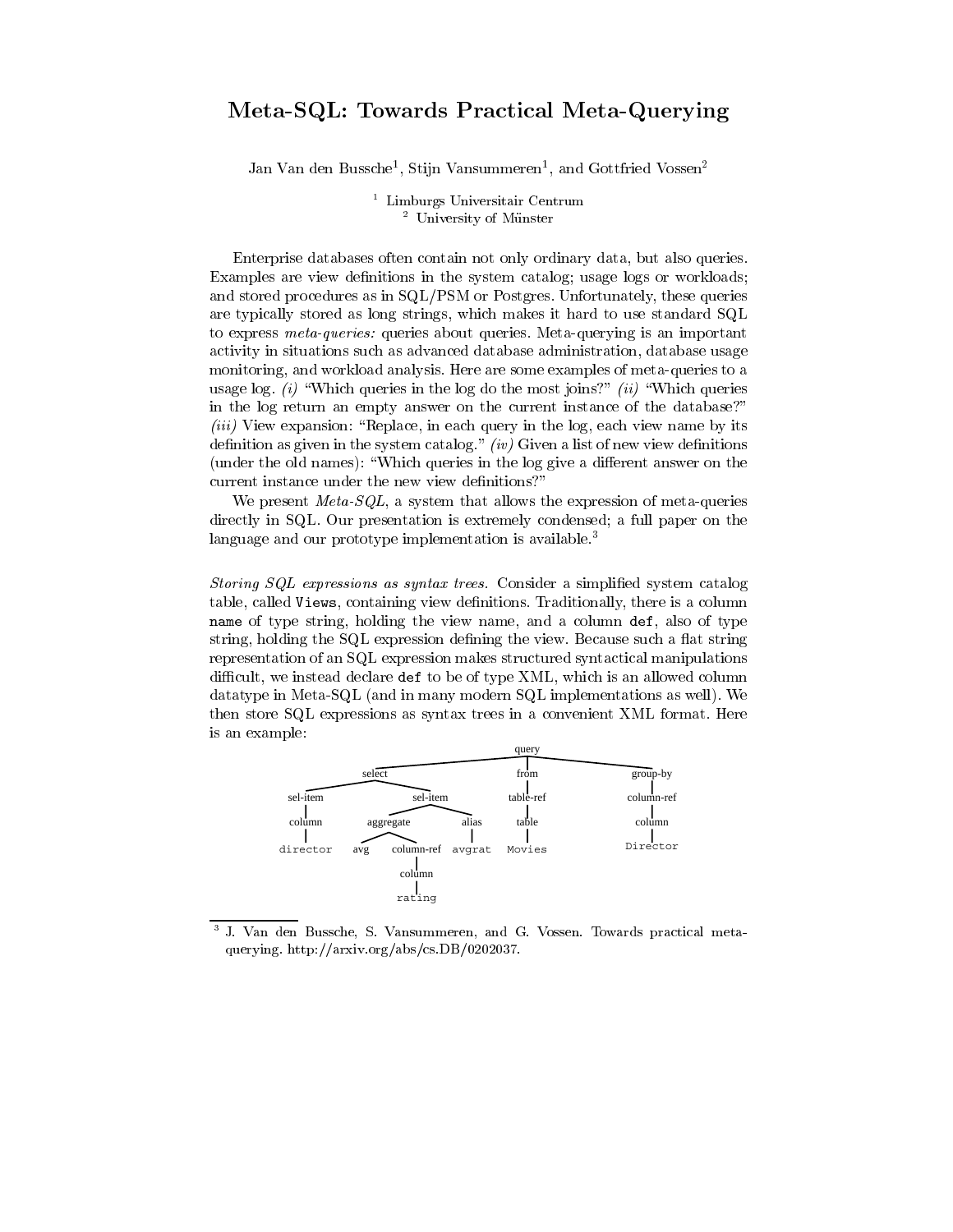Calling XSLT from within SQL. Suppose, in addition to our Views table, we are given a list Removed of names of tables that are going to be removed, and we want to know which views will become invalid after this removal because they mention one of these table names. To express this meta-query in Meta-SQL, we write a simple auxiliary XSLT program mentions\_table, which we then call from within SQL:

```
function mentions_table
param tname string
returns string
begin
<xsl:param name="tname"/>
<xsl:template match="/">
\langle xsl:iftest="//table[string(.)=$tname]">
true
</xsl:if></xsl:template>
end
select name from Views, Removed
where mentions_table(def, Removed.name)
      = 'true'
```
Indeed, XSLT is a widely used manipulation language for XML data. An XSLT program takes an XML tree as input, and produces as output another XML tree (which could be in degenerate form, holding just a scalar value like a number or a string). We also use the XSLT top-level parameter binding mechanism, by which programs can take additional parameters as input. Our system embraces XSLT because it is the most popular and stable standard generalpurpose XML manipulation language to date. When other languages, notably XQuery, will take over this role, it will be an easy matter to substitute XSLT by XQuery in our system.

As a second example, suppose we are given a second view definitions table Views2, and for every view name that is listed in both views tables, we want a new definition that equals the union of the first definition and the second definition. To express this meta-query in Meta-SQL, we write:

```
select name, unite(v.def, v2.def)
from Views v, Views2 v2
where v.name=v2.name
```
Here unite is an easy XSLT program (omitted) that transforms two trees  $t_1$  and  $t_2$  into the tree

```
\langleunion> t_1 t_2 \langle/union>
```
XML variables. Consider the meta-query "give all pairs  $(v, t)$ , where v is a view name and  $t$  is a table name mentioned in the definition of view  $v$ ." We express this query in Meta-SQL using an XML variable: